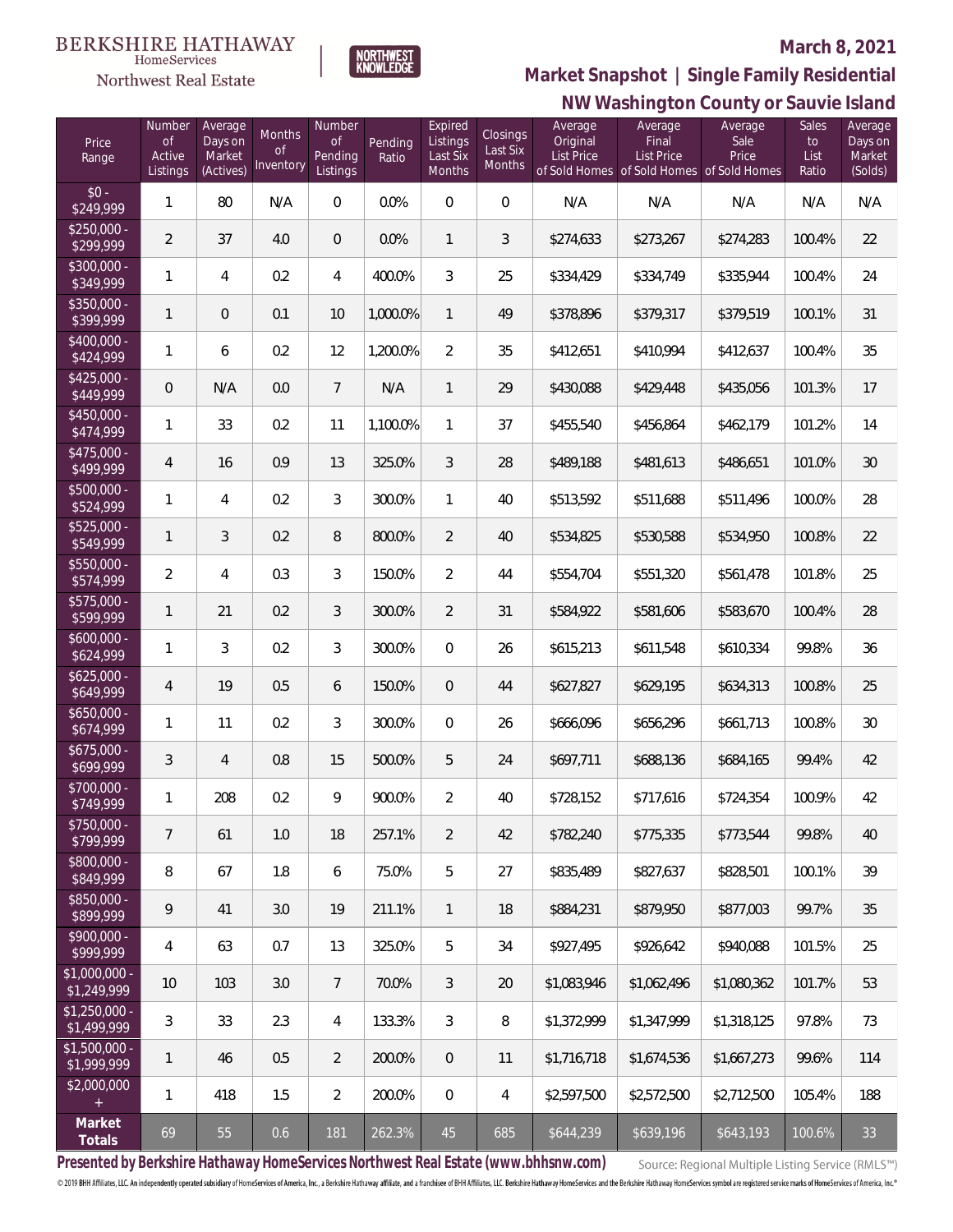

**NORTHWEST**<br>KNOWLEDGE

Northwest Real Estate

**Market Snapshot | Single Family Residential**

### **Beaverton, Aloha**

| Price<br>Range            | Number<br>of<br>Active<br>Listings | Average<br>Days on<br>Market<br>(Actives) | Months<br>Οf<br>Inventory | Number<br><b>of</b><br>Pending<br>Listings | Pending<br>Ratio | Expired<br>Listings<br>Last Six<br>Months | Closings<br>Last Six<br>Months | Average<br>Original<br><b>List Price</b> | Average<br>Final<br>List Price<br>of Sold Homes of Sold Homes of Sold Homes | Average<br>Sale<br>Price | Sales<br>to<br>List<br>Ratio | Average<br>Days on<br>Market<br>(Solds) |
|---------------------------|------------------------------------|-------------------------------------------|---------------------------|--------------------------------------------|------------------|-------------------------------------------|--------------------------------|------------------------------------------|-----------------------------------------------------------------------------|--------------------------|------------------------------|-----------------------------------------|
| $$0 -$<br>\$274,999       | $\overline{0}$                     | N/A                                       | 0.0                       | $\overline{2}$                             | N/A              | $\overline{0}$                            | 13                             | \$256,177                                | \$248,362                                                                   | \$246,623                | 99.3%                        | 63                                      |
| $$275,000 -$<br>\$299,999 | $\mathbf{1}$                       | 18                                        | 0.3                       | 3                                          | 300.0%           | 3                                         | 19                             | \$290,420                                | \$287,268                                                                   | \$288,116                | 100.3%                       | 44                                      |
| $$300,000 -$<br>\$324,999 | $\mathbf{1}$                       | 18                                        | 0.1                       | 12                                         | 1,200.0%         | $\overline{0}$                            | 62                             | \$312,570                                | \$311,221                                                                   | \$313,881                | 100.9%                       | 17                                      |
| $$325,000 -$<br>\$349,999 | 6                                  | 13                                        | 0.6                       | 15                                         | 250.0%           | 3                                         | 58                             | \$335,206                                | \$333,261                                                                   | \$336,988                | 101.1%                       | 16                                      |
| $$350,000 -$<br>\$374,999 | $\overline{0}$                     | N/A                                       | 0.0                       | 16                                         | N/A              | $\overline{4}$                            | 88                             | \$353,978                                | \$352,250                                                                   | \$361,064                | 102.5%                       | 9                                       |
| $$375,000 -$<br>\$399,999 | 5                                  | 29                                        | 0.3                       | 15                                         | 300.0%           | $\mathbf{1}$                              | 98                             | \$374,773                                | \$375,146                                                                   | \$385,511                | 102.8%                       | 12                                      |
| $$400,000 -$<br>\$424,999 | 5                                  | 75                                        | 0.3                       | 14                                         | 280.0%           | $\overline{4}$                            | 99                             | \$399,975                                | \$399,449                                                                   | \$410,937                | 102.9%                       | 19                                      |
| $$425,000 -$<br>\$449,999 | 9                                  | 5                                         | 0.5                       | 16                                         | 177.8%           | $\overline{4}$                            | 104                            | \$427,286                                | \$426,260                                                                   | \$434,028                | 101.8%                       | 19                                      |
| $$450,000 -$<br>\$474,999 | 4                                  | 38                                        | 0.2                       | 28                                         | 700.0%           | $\overline{4}$                            | 111                            | \$447,905                                | \$446,505                                                                   | \$460,479                | 103.1%                       | 10                                      |
| $$475,000 -$<br>\$499,999 | 12                                 | 11                                        | 0.8                       | 27                                         | 225.0%           | $\mathbf{1}$                              | 93                             | \$470,258                                | \$468,269                                                                   | \$484,196                | 103.4%                       | 16                                      |
| $$500,000 -$<br>\$524,999 | 1                                  | 10                                        | 0.1                       | 10                                         | 1,000.0%         | $\overline{4}$                            | 76                             | \$496,991                                | \$494,883                                                                   | \$510,198                | 103.1%                       | 11                                      |
| \$525,000 -<br>\$549,999  | 8                                  | 31                                        | 0.6                       | 21                                         | 262.5%           | 6                                         | 76                             | \$523,738                                | \$522,515                                                                   | \$534,107                | 102.2%                       | 18                                      |
| \$550,000 -<br>\$574,999  | 5                                  | 83                                        | 0.5                       | 6                                          | 120.0%           | $\mathbf{1}$                              | 60                             | \$554,421                                | \$551,569                                                                   | \$561,676                | 101.8%                       | 16                                      |
| $$575,000 -$<br>\$599,999 | 4                                  | $7\overline{ }$                           | 0.4                       | 13                                         | 325.0%           | $\overline{2}$                            | 57                             | \$579,527                                | \$576,310                                                                   | \$585,760                | 101.6%                       | 22                                      |
| $$600,000 -$<br>\$624,999 | 3                                  | 8                                         | 0.6                       | 3                                          | 100.0%           | $\mathbf{1}$                              | 32                             | \$607,436                                | \$601,845                                                                   | \$610,079                | 101.4%                       | 29                                      |
| $$625,000 -$<br>\$649,999 | $\overline{2}$                     | 15                                        | 0.4                       | $7\overline{ }$                            | 350.0%           | $\overline{2}$                            | 34                             | \$631,927                                | \$627,682                                                                   | \$633,805                | 101.0%                       | 36                                      |
| $$650,000 -$<br>\$674,999 | 0                                  | N/A                                       | 0.0                       | 3                                          | N/A              | 5                                         | 30                             | \$655,891                                | \$650,321                                                                   | \$658,897                | 101.3%                       | 37                                      |
| $$675,000 -$<br>\$699,999 | 4                                  | 10                                        | 1.5                       | 9                                          | 225.0%           | $\mathfrak{Z}$                            | 16                             | \$678,118                                | \$673,053                                                                   | \$685,829                | 101.9%                       | 19                                      |
| $$700,000 -$<br>\$724,999 | 3                                  | 58                                        | 2.0                       | $\mathbf 0$                                | 0.0%             | $\mathbf 0$                               | 9                              | \$712,042                                | \$706,497                                                                   | \$708,272                | 100.3%                       | 56                                      |
| $$725,000 -$<br>\$749,999 | $\mathsf{O}\xspace$                | N/A                                       | 0.0                       | $\overline{0}$                             | N/A              | $\overline{0}$                            | 12                             | \$751,948                                | \$740,773                                                                   | \$740,601                | 100.0%                       | 31                                      |
| $$750,000 -$<br>\$799,999 | 3                                  | 38                                        | 1.1                       | $\mathfrak{Z}$                             | 100.0%           | $\mathbf 0$                               | 16                             | \$756,597                                | \$754,772                                                                   | \$775,819                | 102.8%                       | 15                                      |
| $$800,000 -$<br>\$849,999 | $\mathsf{O}\xspace$                | N/A                                       | 0.0                       | $\mathbf{1}$                               | N/A              | $\overline{0}$                            | 8                              | \$810,940                                | \$814,319                                                                   | \$818,219                | 100.5%                       | 96                                      |
| \$850,000 -<br>\$899,999  | $\overline{2}$                     | 30                                        | 1.3                       | $\overline{2}$                             | 100.0%           | $\mathbf{1}$                              | 9                              | \$877,311                                | \$874,867                                                                   | \$871,778                | 99.6%                        | 46                                      |
| $$900,000 -$<br>\$999,999 | $\overline{2}$                     | 215                                       | 3.0                       | $\overline{4}$                             | 200.0%           | $\mathbf{1}$                              | 4                              | \$964,438                                | \$948,163                                                                   | \$945,313                | 99.7%                        | 58                                      |
| \$1,000,000<br>$+$        | 4                                  | 70                                        | 2.7                       | $\mathfrak{Z}$                             | 75.0%            | $\mathbf{1}$                              | 9                              | \$1,193,333                              | \$1,170,556                                                                 | \$1,138,328              | 97.2%                        | 118                                     |
| Market<br>Totals          | 84                                 | 33                                        | 0.4                       | 233                                        | 277.4%           | 51                                        | 1193                           | \$473,492                                | \$471,288                                                                   | \$480,776                | 102.0%                       | $20\,$                                  |

**Presented by Berkshire Hathaway HomeServices Northwest Real Estate (www.bhhsnw.com)**

Source: Regional Multiple Listing Service (RMLS™)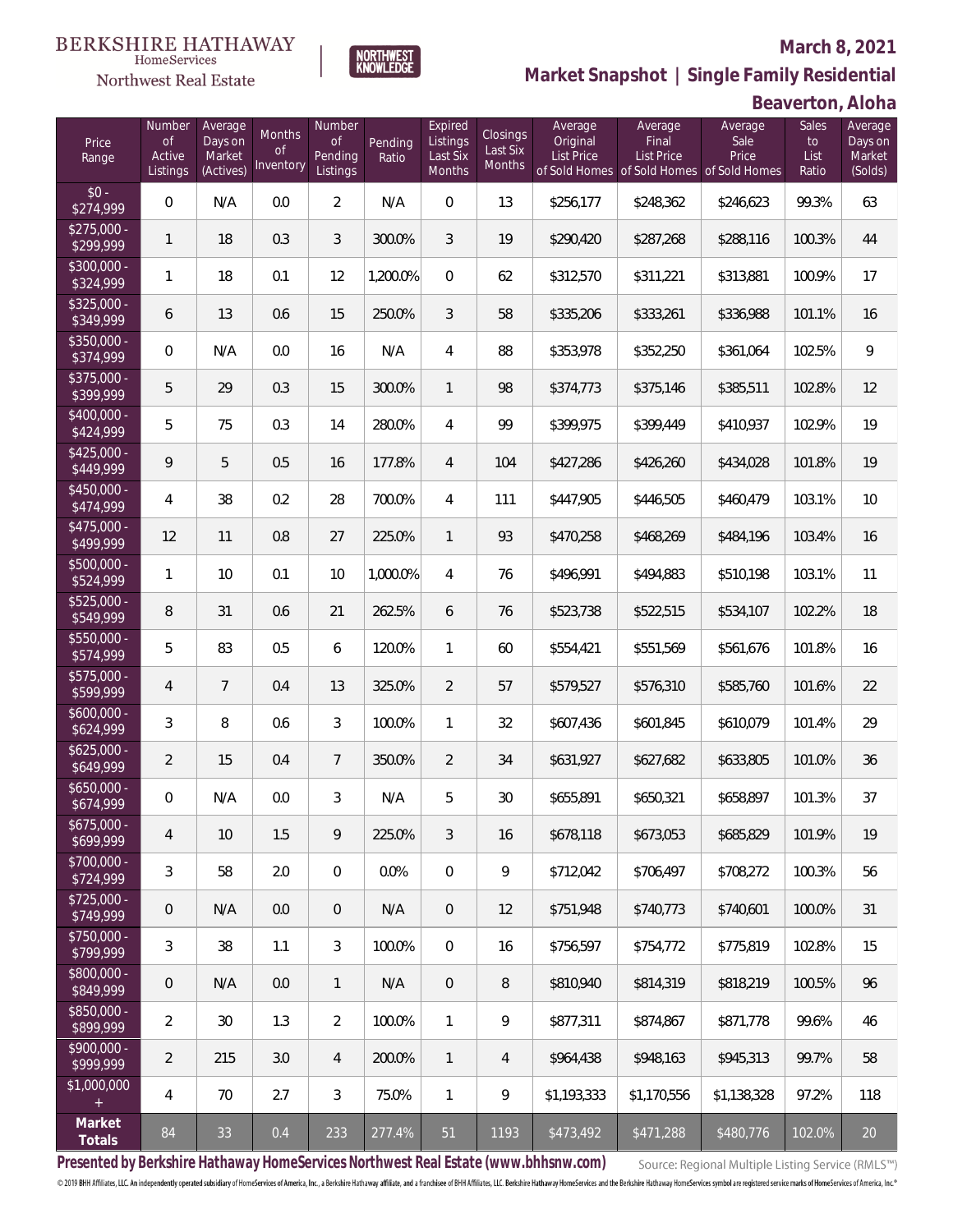

**NORTHWEST**<br>KNOWLEDGE

Northwest Real Estate

## **Market Snapshot | Single Family Residential**

| Tigard, Tualatin |  |  |
|------------------|--|--|
|------------------|--|--|

| Price<br>Range            | Number<br>of<br>Active<br>Listings | Average<br>Days on<br>Market<br>(Actives) | Months<br>Οf<br>Inventory | Number<br><b>of</b><br><b>Pending</b><br>Listings | Pending<br>Ratio | Expired<br>Listings<br>Last Six<br>Months | Closings<br>Last Six<br>Months | Average<br>Original<br><b>List Price</b> | Average<br>Final<br>List Price<br>of Sold Homes of Sold Homes | Average<br>Sale<br>Price<br>of Sold Homes | Sales<br>to<br>List<br>Ratio | Average<br>Days on<br>Market<br>(Solds) |
|---------------------------|------------------------------------|-------------------------------------------|---------------------------|---------------------------------------------------|------------------|-------------------------------------------|--------------------------------|------------------------------------------|---------------------------------------------------------------|-------------------------------------------|------------------------------|-----------------------------------------|
| $$0 -$<br>\$299,999       | $\overline{0}$                     | N/A                                       | 0.0                       | $\overline{2}$                                    | N/A              | $\overline{0}$                            | 8                              | \$284,273                                | \$283,023                                                     | \$284,813                                 | 100.6%                       | 14                                      |
| \$300,000 -<br>\$324,999  | $\overline{0}$                     | N/A                                       | 0.0                       | $\mathbf{1}$                                      | N/A              | $\overline{0}$                            | $\overline{4}$                 | \$302,925                                | \$295,425                                                     | \$309,375                                 | 104.7%                       | 17                                      |
| $$325,000 -$<br>\$349,999 | 1                                  | 4                                         | 0.3                       | 5                                                 | 500.0%           | $\overline{0}$                            | 18                             | \$339,250                                | \$335,633                                                     | \$336,965                                 | 100.4%                       | 21                                      |
| \$350,000 -<br>\$374,999  | 0                                  | N/A                                       | 0.0                       | 3                                                 | N/A              | $\overline{0}$                            | 21                             | \$351,843                                | \$351,605                                                     | \$357,548                                 | 101.7%                       | 9                                       |
| \$375,000 -<br>\$399,999  | $\mathbf{0}$                       | N/A                                       | 0.0                       | 4                                                 | N/A              | $\overline{2}$                            | 21                             | \$376,069                                | \$379,402                                                     | \$385,805                                 | 101.7%                       | 8                                       |
| \$400,000 -<br>\$424,999  | 1                                  | 178                                       | 0.2                       | 4                                                 | 400.0%           | $\overline{0}$                            | 36                             | \$410,161                                | \$407,800                                                     | \$414,322                                 | 101.6%                       | 18                                      |
| $$425,000 -$<br>\$449,999 | $\overline{0}$                     | N/A                                       | 0.0                       | 9                                                 | N/A              | 3                                         | 60                             | \$431,122                                | \$428,092                                                     | \$434,600                                 | 101.5%                       | 18                                      |
| \$450,000 -<br>\$474,999  | 0                                  | N/A                                       | 0.0                       | 10                                                | N/A              | $\mathbf{1}$                              | 53                             | \$454,101                                | \$451,550                                                     | \$460,010                                 | 101.9%                       | 17                                      |
| $$475,000 -$<br>\$499,999 | 5                                  | 17                                        | 0.5                       | 11                                                | 220.0%           | 3                                         | 63                             | \$476,223                                | \$473,564                                                     | \$485,590                                 | 102.5%                       | 15                                      |
| \$500,000 -<br>\$524,999  | $\overline{0}$                     | N/A                                       | 0.0                       | $\overline{7}$                                    | N/A              | $\overline{0}$                            | 42                             | \$499,740                                | \$500,830                                                     | \$510,565                                 | 101.9%                       | 12                                      |
| \$525,000 -<br>\$549,999  | $\overline{2}$                     | 4                                         | 0.3                       | 3                                                 | 150.0%           | 2                                         | 40                             | \$519,195                                | \$518,147                                                     | \$534,274                                 | 103.1%                       | 8                                       |
| $$550,000 -$<br>\$574,999 | 0                                  | N/A                                       | 0.0                       | $\overline{4}$                                    | N/A              | 3                                         | 52                             | \$551,168                                | \$548,020                                                     | \$560,589                                 | 102.3%                       | 22                                      |
| $$575,000 -$<br>\$599,999 | 4                                  | 48                                        | 0.6                       | 9                                                 | 225.0%           | 3                                         | 42                             | \$583,366                                | \$581,297                                                     | \$587,526                                 | 101.1%                       | 13                                      |
| $$600,000 -$<br>\$624,999 | 1                                  | 3                                         | 0.1                       | $\mathbf{1}$                                      | 100.0%           | $\mathbf{1}$                              | 48                             | \$607,436                                | \$603,269                                                     | \$609,645                                 | 101.1%                       | 34                                      |
| $$625,000 -$<br>\$649,999 | 1                                  | 5                                         | 0.2                       | 5                                                 | 500.0%           | $\overline{2}$                            | 28                             | \$625,541                                | \$622,848                                                     | \$635,299                                 | 102.0%                       | 44                                      |
| $$650,000 -$<br>\$674,999 | 4                                  | 123                                       | $0.8\,$                   | 5                                                 | 125.0%           | $\mathbf{1}$                              | 32                             | \$654,859                                | \$651,794                                                     | \$658,919                                 | 101.1%                       | 20                                      |
| $$675,000 -$<br>\$699,999 | 3                                  | 16                                        | 0.9                       | 8                                                 | 266.7%           | $\overline{0}$                            | 20                             | \$688,353                                | \$677,743                                                     | \$685,973                                 | 101.2%                       | 27                                      |
| $$700,000 -$<br>\$724,999 | 0                                  | N/A                                       | 0.0                       | $\overline{2}$                                    | N/A              | $\theta$                                  | 16                             | \$704,796                                | \$702.935                                                     | \$707,718                                 | 100.7%                       | 18                                      |
| $$725,000 -$<br>\$749,999 | 1                                  | $\overline{4}$                            | 0.4                       | 3                                                 | 300.0%           | $\overline{0}$                            | 15                             | \$730,514                                | \$725,220                                                     | \$736,039                                 | 101.5%                       | 19                                      |
| $$750,000 -$<br>\$799,999 | $\overline{2}$                     | 75                                        | 0.8                       | 5                                                 | 250.0%           | $\overline{4}$                            | 15                             | \$771,321                                | \$772.997                                                     | \$774.926                                 | 100.2%                       | 61                                      |
| $$800,000 -$<br>\$849,999 | 1                                  | $\overline{2}$                            | 0.6                       | $\overline{4}$                                    | 400.0%           | $\boldsymbol{0}$                          | 10                             | \$797,170                                | \$795.920                                                     | \$816,758                                 | 102.6%                       | 20                                      |
| \$850,000 -<br>\$899,999  | $\overline{0}$                     | N/A                                       | 0.0                       | $\overline{2}$                                    | N/A              | $\mathbf{1}$                              | 6                              | \$886,475                                | \$856,550                                                     | \$862.483                                 | 100.7%                       | 51                                      |
| $$900,000 -$<br>\$949,999 | 1                                  | 80                                        | N/A                       | $\mathbf{1}$                                      | 100.0%           | $\boldsymbol{0}$                          | $\mathbf 0$                    | N/A                                      | N/A                                                           | N/A                                       | N/A                          | N/A                                     |
| \$950,000 -<br>\$999,999  | $\overline{2}$                     | 74                                        | 4.0                       | $\overline{1}$                                    | 50.0%            | $\overline{0}$                            | 3                              | \$983,300                                | \$983,300                                                     | \$971,633                                 | 98.8%                        | 17                                      |
| \$1,000,000<br>$+$        | 4                                  | 194                                       | 1.7                       | $\overline{4}$                                    | 100.0%           | 6                                         | 14                             | \$1,451,279                              | \$1,423,993                                                   | \$1,400,215                               | 98.3%                        | 37                                      |
| Market<br>Totals          | 33                                 | 66                                        | 0.3                       | 113                                               | 342.4%           | 32                                        | 667                            | \$549,111                                | \$545,963                                                     | \$553,976                                 | 101.5%                       | 20                                      |

**Presented by Berkshire Hathaway HomeServices Northwest Real Estate (www.bhhsnw.com)**

Source: Regional Multiple Listing Service (RMLS™)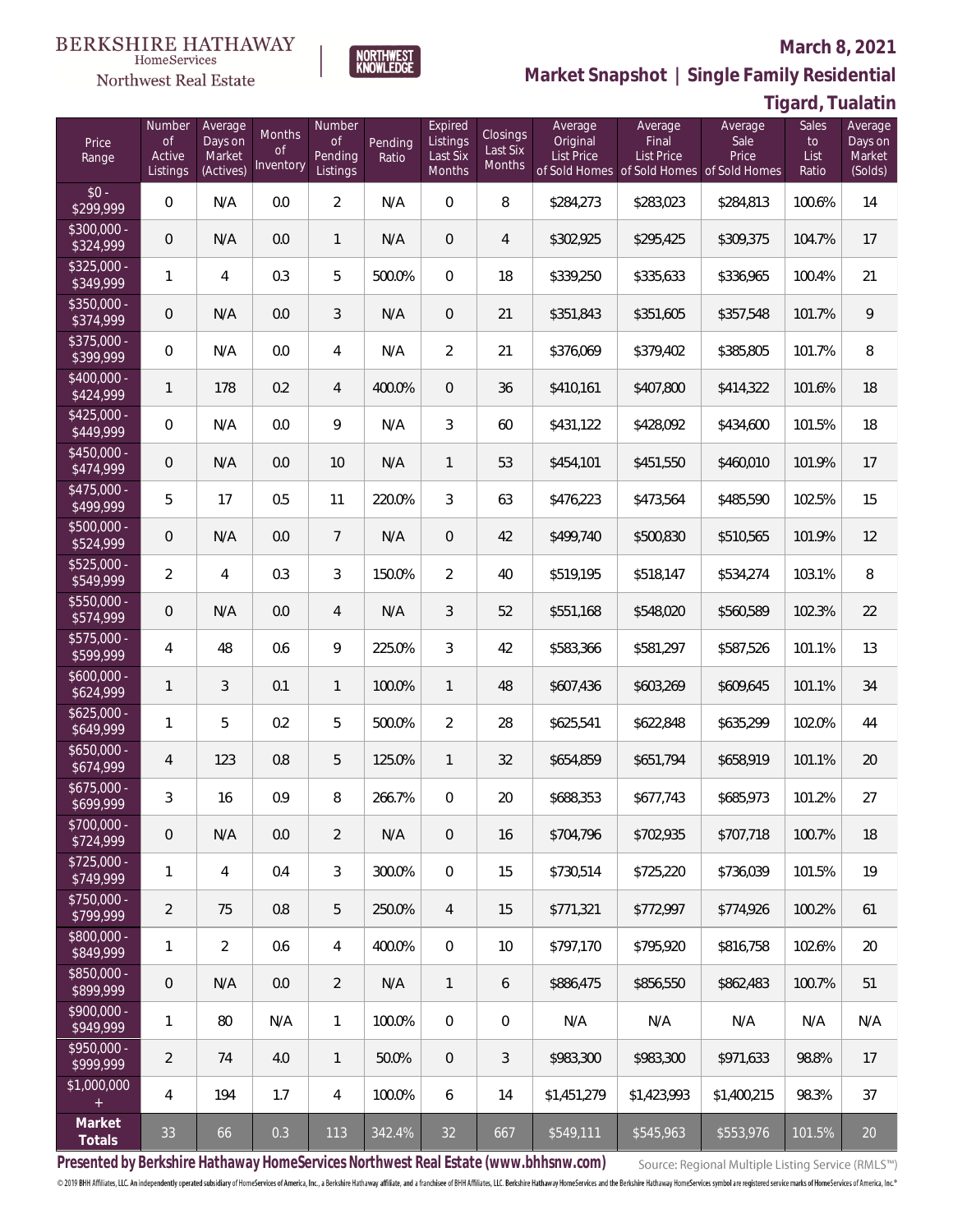#### **BERKSHIRE HATHAWAY** HomeServices

**NORTHWEST**<br>KNOWLEDGE

Northwest Real Estate

## **Market Snapshot | Single Family Residential**

**Sherwood**

| Price<br>Range                           | Number<br>of<br>Active<br>Listings | Average<br>Days on<br>Market<br>(Actives) | Months<br>Οf<br>Inventory | Number<br>Οf<br>Pending<br>Listings | Pending<br>Ratio | Expired<br>Listings<br>Last Six<br>Months | Closings<br>Last Six<br>Months | Average<br>Original<br><b>List Price</b> | Average<br>Final<br><b>List Price</b><br>of Sold Homes of Sold Homes of Sold Homes | Average<br>Sale<br>Price | Sales<br>to<br>List<br>Ratio | Average<br>Days on<br>Market<br>(Solds) |
|------------------------------------------|------------------------------------|-------------------------------------------|---------------------------|-------------------------------------|------------------|-------------------------------------------|--------------------------------|------------------------------------------|------------------------------------------------------------------------------------|--------------------------|------------------------------|-----------------------------------------|
| $$0 -$<br>\$299,999                      | $\overline{0}$                     | N/A                                       | 0.0                       | 1                                   | N/A              | $\Omega$                                  | $\mathbf{1}$                   | \$299,000                                | \$299,000                                                                          | \$299,000                | 100.0%                       | 43                                      |
| $$300,000 -$<br>\$324,999                | 0                                  | N/A                                       | 0.0                       | $\mathbf{1}$                        | N/A              | $\Omega$                                  | 3                              | \$308,267                                | \$302,933                                                                          | \$309,667                | 102.2%                       | 8                                       |
| $$325,000 -$<br>\$349,999                | $\overline{0}$                     | N/A                                       | 0.0                       | $\overline{0}$                      | N/A              | $\Omega$                                  | 11                             | \$333,409                                | \$333,036                                                                          | \$335,545                | 100.8%                       | 10                                      |
| $$350,000 -$<br>\$374,999                | 1                                  | $\overline{4}$                            | 0.4                       | $\overline{0}$                      | 0.0%             | $\Omega$                                  | 15                             | \$351,987                                | \$351,987                                                                          | \$358,040                | 101.7%                       | $\overline{7}$                          |
| $$375,000 -$<br>\$399,999                | 1                                  | 11                                        | 0.8                       | $\mathbf{1}$                        | 100.0%           | $\Omega$                                  | 8                              | \$382,436                                | \$383,974                                                                          | \$385,800                | 100.5%                       | 17                                      |
| $$400,000 -$<br>\$424,999                | $\overline{0}$                     | N/A                                       | 0.0                       | $\overline{2}$                      | N/A              | $\overline{0}$                            | 8                              | \$417,669                                | \$412,669                                                                          | \$413,675                | 100.2%                       | 15                                      |
| $$425,000 -$<br>\$449,999                | 1                                  | 11                                        | 0.7                       | $\overline{2}$                      | 200.0%           | $\Omega$                                  | 9                              | \$441,844                                | \$435,733                                                                          | \$437,311                | 100.4%                       | 26                                      |
| $$450,000 -$<br>\$474,999                | $\overline{0}$                     | N/A                                       | 0.0                       | $\big $                             | N/A              | $\overline{0}$                            | 20                             | \$451,055                                | \$450,805                                                                          | \$460,038                | 102.0%                       | 6                                       |
| $$475,000 -$<br>$\sqrt{$499,999}$        | $\overline{0}$                     | N/A                                       | 0.0                       | $\overline{4}$                      | N/A              | $\Omega$                                  | 12                             | \$466,808                                | \$469,900                                                                          | \$483,258                | 102.8%                       | 9                                       |
| $$500,000 -$<br>\$524,999                | $\overline{0}$                     | N/A                                       | 0.0                       | $\mathbf{1}$                        | N/A              | $\mathbf{1}$                              | 20                             | \$503,853                                | \$499,048                                                                          | \$513,195                | 102.8%                       | 14                                      |
| $$525,000 -$<br>\$549,999                | $\overline{0}$                     | N/A                                       | 0.0                       | $\overline{0}$                      | N/A              | $\overline{0}$                            | 14                             | \$525,529                                | \$526,243                                                                          | \$534,986                | 101.7%                       | 9                                       |
| $$550,000 -$<br>\$574,999                | 0                                  | N/A                                       | 0.0                       | $\mathbf{1}$                        | N/A              | $\overline{0}$                            | 9                              | \$554,300                                | \$552,633                                                                          | \$559,172                | 101.2%                       | 11                                      |
| $$575,000 -$<br>\$599,999                | $\overline{0}$                     | N/A                                       | 0.0                       | 4                                   | N/A              | $\overline{0}$                            | 11                             | \$583,800                                | \$578,791                                                                          | \$585,577                | 101.2%                       | 26                                      |
| $$600,000 -$<br>\$624,999                | $\overline{0}$                     | N/A                                       | 0.0                       | 3                                   | N/A              | $\overline{0}$                            | 10                             | \$619,450                                | \$587,950                                                                          | \$606,825                | 103.2%                       | 20                                      |
| $$625,000 -$<br>\$649,999                | $\overline{0}$                     | N/A                                       | 0.0                       | $\mathbf{1}$                        | N/A              | $\overline{2}$                            | 8                              | \$646,963                                | \$646,963                                                                          | \$642,725                | 99.3%                        | 22                                      |
| $$650,000 -$<br>\$674,999                | 0                                  | N/A                                       | 0.0                       | $\overline{0}$                      | N/A              | $\overline{0}$                            | 10                             | \$660,360                                | \$655,015                                                                          | \$657,040                | 100.3%                       | 63                                      |
| $$675,000 -$<br>\$699,999                | $\overline{2}$                     | 142                                       | 2.4                       | 6                                   | 300.0%           | $\overline{2}$                            | 5                              | \$698,400                                | \$695,490                                                                          | \$685,690                | 98.6%                        | 43                                      |
| $$700,000 -$<br>\$724,999                | $\mathbf 0$                        | N/A                                       | 0.0                       | 3                                   | N/A              | $\mathbf{1}$                              | 3                              | \$688,000                                | \$682,667                                                                          | \$710,000                | 104.0%                       | 54                                      |
| $$725,000 -$<br>\$749,999                | $\overline{2}$                     | 160                                       | 3.0                       | $\mathbf{1}$                        | 50.0%            | $\mathbf 0$                               | 4                              | \$720,750                                | \$727,750                                                                          | \$734,750                | 101.0%                       | 55                                      |
| \$750,000 -<br>\$799,999                 | $\mathbf 0$                        | N/A                                       | 0.0                       | $\overline{2}$                      | N/A              | $\mathbf{1}$                              | $\overline{2}$                 | \$749,950                                | \$749,950                                                                          | \$767,550                | 102.3%                       | 8                                       |
| $$800,000 -$<br>\$899,999                | $\mathbf 0$                        | N/A                                       | 0.0                       | $\mathbf{1}$                        | N/A              | $\mathbf 0$                               | 10                             | \$848,180                                | \$844,530                                                                          | \$844,545                | 100.0%                       | 38                                      |
| $$900,000 -$<br>\$999,999                | 1                                  | $\overline{4}$                            | 1.5                       | $\theta$                            | 0.0%             | $\mathbf 0$                               | $\overline{4}$                 | \$913,500                                | \$913,500                                                                          | \$932,878                | 102.1%                       | $\mathfrak{Z}$                          |
| $\overline{$1,000,000}$ -<br>\$1,249,999 | 1                                  | 202                                       | 0.4                       | $\overline{2}$                      | 200.0%           | $\boldsymbol{0}$                          | 16                             | \$1,144,241                              | \$1,124,931                                                                        | \$1,110,921              | 98.8%                        | 52                                      |
| $$1,250,000$ -<br>\$1,499,999            | $\overline{2}$                     | 17                                        | 2.4                       | 3                                   | 150.0%           | $\overline{0}$                            | 5                              | \$1,369,760                              | \$1,369,760                                                                        | \$1,340,000              | 97.8%                        | 33                                      |
| \$1,500,000<br>$+$                       | 4                                  | 154                                       | 4.0                       | $\overline{4}$                      | 100.0%           | $\mathbf{1}$                              | 6                              | \$2,301,650                              | \$2,468,317                                                                        | \$2,271,650              | 92.0%                        | 136                                     |
| Market<br>Totals                         | 15                                 | 99                                        | 0.4                       | $44$                                | 293.3%           | $8\,$                                     | 224                            | \$638,533                                | \$638,786                                                                          | \$638,139                | 99.9%                        | 25                                      |

**Presented by Berkshire Hathaway HomeServices Northwest Real Estate (www.bhhsnw.com)**

Source: Regional Multiple Listing Service (RMLS™)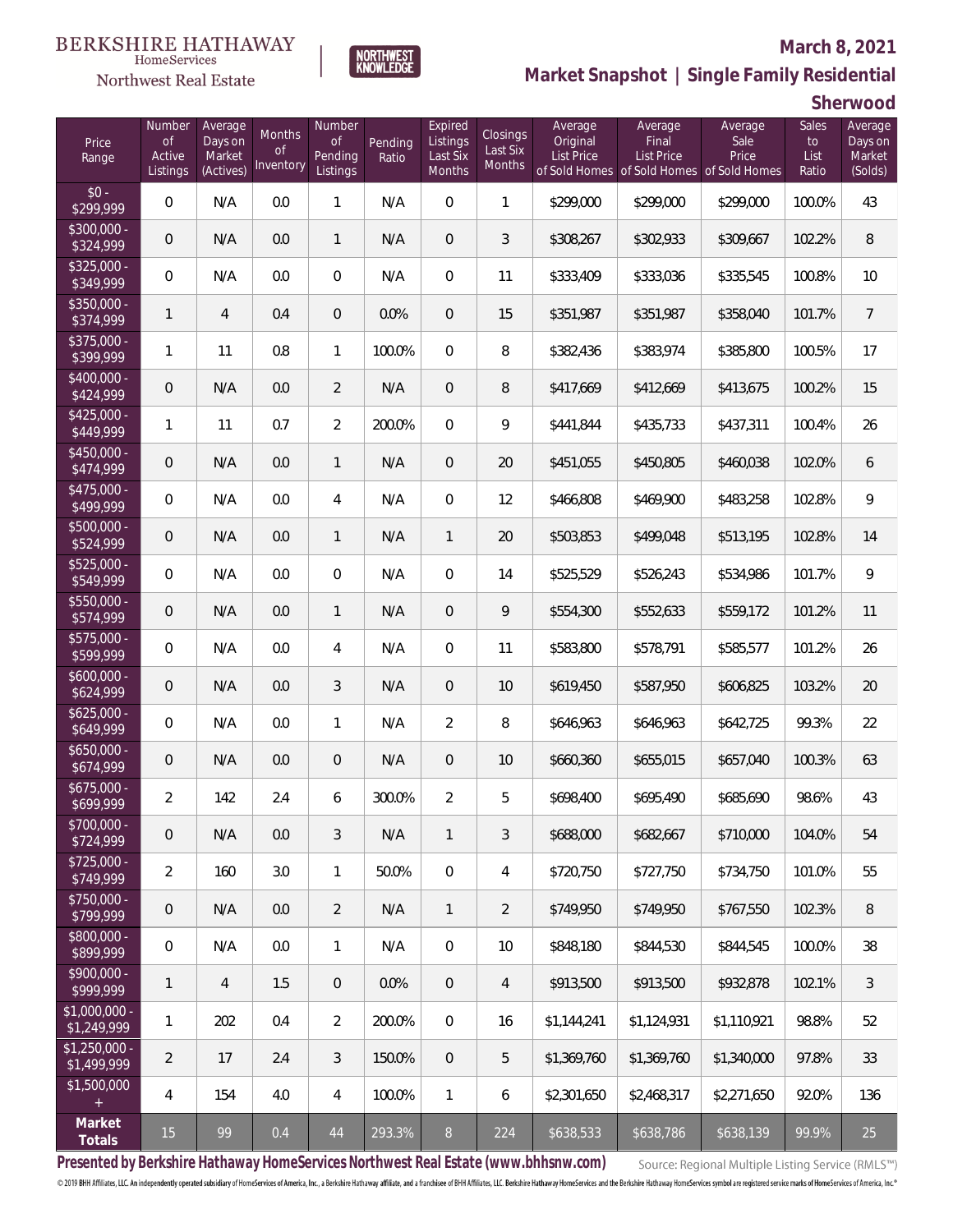#### **BERKSHIRE HATHAWAY** HomeServices

**NORTHWEST**<br>KNOWLEDGE



### **Market Snapshot | Single Family Residential**

**Wilsonville**

| Price<br>Range            | Number<br>of<br>Active<br>Listings | Average<br>Days on<br>Market<br>(Actives) | <b>Months</b><br>0f<br>Inventory | Number<br><b>of</b><br>Pending<br>Listings | Pending<br>Ratio | Expired<br>Listings<br>Last Six<br>Months | Closings<br>Last Six<br><b>Months</b> | Average<br>Original<br><b>List Price</b> | Average<br>Final<br><b>List Price</b><br>of Sold Homes of Sold Homes | Average<br>Sale<br>Price<br>of Sold Homes | Sales<br>to<br>List<br>Ratio | Average<br>Days on<br>Market<br>(Solds) |
|---------------------------|------------------------------------|-------------------------------------------|----------------------------------|--------------------------------------------|------------------|-------------------------------------------|---------------------------------------|------------------------------------------|----------------------------------------------------------------------|-------------------------------------------|------------------------------|-----------------------------------------|
| $$0 -$<br>\$299,999       | $\overline{0}$                     | N/A                                       | 0.0                              | $\overline{0}$                             | N/A              | $\overline{0}$                            | $\overline{4}$                        | \$232,475                                | \$228,475                                                            | \$230,100                                 | 100.7%                       | 67                                      |
| $$300,000 -$<br>\$324,999 | 0                                  | N/A                                       | 0.0                              | $\overline{2}$                             | N/A              | $\overline{0}$                            | 8                                     | \$308,971                                | \$308,971                                                            | \$313,557                                 | 101.5%                       | 23                                      |
| $$325,000 -$<br>\$349,999 | $\overline{0}$                     | N/A                                       | 0.0                              | $\mathbf{1}$                               | N/A              | $\overline{0}$                            | 6                                     | \$333,067                                | \$329,800                                                            | \$335,233                                 | 101.6%                       | 41                                      |
| \$350,000 -<br>\$374,999  | 0                                  | N/A                                       | 0.0                              | $\overline{2}$                             | N/A              | $\overline{0}$                            | 10                                    | \$366,168                                | \$364,268                                                            | \$367,278                                 | 100.8%                       | 15                                      |
| $$375,000 -$<br>\$399,999 | $\overline{0}$                     | N/A                                       | 0.0                              | $\mathbf{1}$                               | N/A              | $\overline{0}$                            | 9                                     | \$383,398                                | \$383,620                                                            | \$383,235                                 | 99.9%                        | 50                                      |
| $$400,000 -$<br>\$424,999 | 1                                  | 241                                       | 0.5                              | $\overline{0}$                             | 0.0%             | $\overline{0}$                            | 13                                    | \$410,600                                | \$409,069                                                            | \$411,866                                 | 100.7%                       | 17                                      |
| $$425,000 -$<br>\$449,999 | $\overline{0}$                     | N/A                                       | 0.0                              | $\overline{0}$                             | N/A              | $\overline{0}$                            | 19                                    | \$440,047                                | \$437,210                                                            | \$437,204                                 | 100.0%                       | 15                                      |
| $$450,000 -$<br>\$474,999 | 0                                  | N/A                                       | 0.0                              | $\mathbf{1}$                               | N/A              | $\overline{0}$                            | 13                                    | \$451,304                                | \$451,688                                                            | \$460,517                                 | 102.0%                       | 5                                       |
| $$475,000 -$<br>\$499,999 | $\overline{0}$                     | N/A                                       | 0.0                              | $\, 8$                                     | N/A              | $\overline{0}$                            | 22                                    | \$484,463                                | \$481,927                                                            | \$483,918                                 | 100.4%                       | 14                                      |
| $$500,000 -$<br>\$524,999 | 0                                  | N/A                                       | 0.0                              | 4                                          | N/A              | $\mathbf{1}$                              | 21                                    | \$515,757                                | \$511,464                                                            | \$511,557                                 | 100.0%                       | 21                                      |
| $$525,000 -$<br>\$549,999 | 1                                  | 32                                        | 0.4                              | 8                                          | 800.0%           | $\overline{0}$                            | 16                                    | \$531,441                                | \$527,953                                                            | \$536,250                                 | 101.6%                       | 12                                      |
| $$550,000 -$<br>\$574,999 | $\overline{2}$                     | 39                                        | 0.6                              | $\overline{2}$                             | 100.0%           | $\overline{0}$                            | 21                                    | \$561,352                                | \$557,644                                                            | \$560,087                                 | 100.4%                       | 34                                      |
| $$575,000 -$<br>\$599,999 | $\overline{a}$                     | 16                                        | 1.5                              | $\overline{2}$                             | 100.0%           | $\mathbf{1}$                              | 8                                     | \$596,413                                | \$590,781                                                            | \$592,606                                 | 100.3%                       | 67                                      |
| $$600,000 -$<br>\$624,999 | 3                                  | 5                                         | 1.6                              | $\overline{2}$                             | 66.7%            | $\mathbf{1}$                              | 11                                    | \$609,264                                | \$606,073                                                            | \$608,902                                 | 100.5%                       | 51                                      |
| $$625,000 -$<br>\$649,999 | $\mathbf{1}$                       | 18                                        | 0.4                              | 5                                          | 500.0%           | $\overline{0}$                            | 17                                    | \$638,215                                | \$632,682                                                            | \$635,509                                 | 100.4%                       | 29                                      |
| $$650,000 -$<br>\$674,999 | 0                                  | N/A                                       | 0.0                              | 5                                          | N/A              | $\overline{0}$                            | 8                                     | \$671,599                                | \$669,099                                                            | \$659,125                                 | 98.5%                        | 26                                      |
| $$675,000 -$<br>\$699,999 | $\overline{a}$                     | 26                                        | 2.4                              | 5                                          | 250.0%           | $\mathbf{0}$                              | 5                                     | \$692,580                                | \$685,780                                                            | \$685,680                                 | 100.0%                       | 28                                      |
| $$700,000 -$<br>\$724,999 | 0                                  | N/A                                       | 0.0                              | $\overline{0}$                             | N/A              | $\theta$                                  | 3                                     | \$699,633                                | \$704,633                                                            | \$703,500                                 | 99.8%                        | 21                                      |
| $$725,000 -$<br>\$749,999 | $\mathbf 0$                        | N/A                                       | 0.0                              | $\overline{2}$                             | N/A              | $\boldsymbol{0}$                          | $\overline{2}$                        | \$744,950                                | \$747,400                                                            | \$738,750                                 | 98.8%                        | 19                                      |
| $$750,000 -$<br>\$774,999 | $\overline{0}$                     | N/A                                       | 0.0                              | $\overline{2}$                             | N/A              | $\overline{0}$                            | 6                                     | \$784,300                                | \$766,967                                                            | \$763,017                                 | 99.5%                        | 44                                      |
| $$775,000 -$<br>\$799,999 | 1                                  | 63                                        | 1.2                              | $\mathbf{1}$                               | 100.0%           | $\boldsymbol{0}$                          | 5                                     | \$801,520                                | \$791,520                                                            | \$790,180                                 | 99.8%                        | 8                                       |
| $$800,000 -$<br>\$824,999 | 1                                  | 130                                       | 3.0                              | $\overline{1}$                             | 100.0%           | $\overline{0}$                            | $\overline{2}$                        | \$767,440                                | \$805,000                                                            | \$805,000                                 | 100.0%                       | $\overline{2}$                          |
| $$825,000 -$<br>\$849,999 | 3                                  | 26                                        | 18.0                             | $\overline{2}$                             | 66.7%            | $\boldsymbol{0}$                          | 1                                     | \$825,000                                | \$825,000                                                            | \$825,000                                 | 100.0%                       | $\overline{0}$                          |
| $$850,000 -$<br>\$899,999 | 3                                  | 24                                        | 3.6                              | 3                                          | 100.0%           | $\overline{0}$                            | 5                                     | \$880,720                                | \$867,940                                                            | \$870,606                                 | 100.3%                       | 77                                      |
| \$900,000<br>$+$          | 5                                  | 74                                        | 2.3                              | 15                                         | 300.0%           | $\mathbf{1}$                              | 13                                    | \$1,795,608                              | \$1,717,146                                                          | \$1,660,775                               | 96.7%                        | 48                                      |
| Market<br><b>Totals</b>   | 25                                 | 47                                        | 0.6                              | 74                                         | 296.0%           | $\overline{4}$                            | 248                                   | \$594,458                                | \$587,313                                                            | \$586,208                                 | 99.8%                        | 28                                      |

**Presented by Berkshire Hathaway HomeServices Northwest Real Estate (www.bhhsnw.com)**

Source: Regional Multiple Listing Service (RMLS™)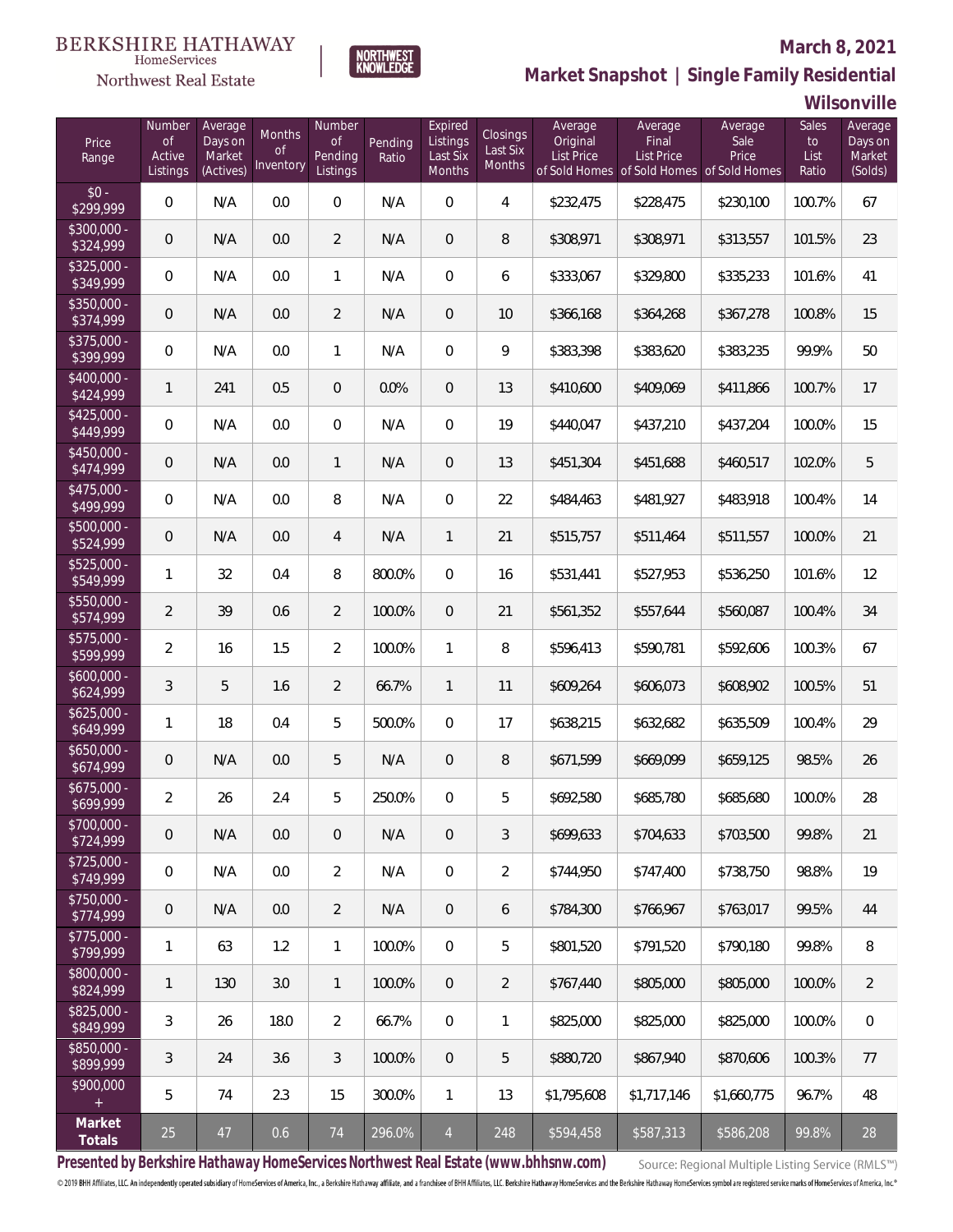#### **BERKSHIRE HATHAWAY** HomeServices

## Northwest Real Estate



## **Market Snapshot | Single Family Residential**

**Hillsboro**

**March 8, 2021**

| Price<br>Range            | Number<br>$\mathsf{of}$<br>Active<br>Listings | Average<br>Days on<br>Market<br>(Actives) | Months<br><b>of</b><br>Inventory | Number<br><b>of</b><br>Pending<br>Listings | Pending<br>Ratio | Expired<br>Listings<br>Last Six<br><b>Months</b> | Closings<br>Last Six<br>Months | Average<br>Original<br>List Price | Average<br>Final<br><b>List Price</b><br>of Sold Homes of Sold Homes of Sold Homes | Average<br>Sale<br>Price | Sales<br>to<br>List<br>Ratio | Average<br>Days on<br>Market<br>(Solds) |
|---------------------------|-----------------------------------------------|-------------------------------------------|----------------------------------|--------------------------------------------|------------------|--------------------------------------------------|--------------------------------|-----------------------------------|------------------------------------------------------------------------------------|--------------------------|------------------------------|-----------------------------------------|
| $$0 -$<br>\$249,999       | 0                                             | N/A                                       | 0.0                              | $\mathbf{1}$                               | N/A              | $\mathbf{1}$                                     | 5                              | \$257,400                         | \$235,400                                                                          | \$221,400                | 94.1%                        | 83                                      |
| $$250.000 -$<br>\$274,999 | 0                                             | N/A                                       | 0.0                              | $\overline{0}$                             | N/A              | $\mathbf{1}$                                     | 5                              | \$260,540                         | \$256,940                                                                          | \$261,840                | 101.9%                       | 17                                      |
| $$275.000 -$<br>\$299,999 | 1                                             | 17                                        | 0.4                              | $\overline{0}$                             | 0.0%             | $\mathbf{0}$                                     | 14                             | \$292,514                         | \$289,793                                                                          | \$286,857                | 99.0%                        | 25                                      |
| $$300.000 -$<br>\$324,999 | $\overline{2}$                                | 5                                         | 0.5                              | 3                                          | 150.0%           | $\overline{0}$                                   | 26                             | \$309,213                         | \$308,867                                                                          | \$313,396                | 101.5%                       | 30                                      |
| $$325,000 -$<br>\$349,999 | 2                                             | 4                                         | 0.2                              | 9                                          | 450.0%           | $\overline{2}$                                   | 52                             | \$340,249                         | \$338,302                                                                          | \$340,480                | 100.6%                       | 16                                      |
| $$350,000 -$<br>\$374,999 | 1                                             | 5                                         | 0.1                              | 20                                         | 2,000.0%         | 3                                                | 74                             | \$361,797                         | \$359,946                                                                          | \$362,919                | 100.8%                       | 32                                      |
| $$375,000 -$<br>\$399,999 | 5                                             | 6                                         | 0.4                              | 33                                         | 660.0%           | $\overline{7}$                                   | 81                             | \$384,585                         | \$382,397                                                                          | \$386,787                | 101.1%                       | 27                                      |
| $$400,000 -$<br>\$424,999 | 3                                             | $\overline{4}$                            | 0.2                              | 34                                         | 1,133.3%         | $\overline{4}$                                   | 91                             | \$405,707                         | \$404,733                                                                          | \$410,375                | 101.4%                       | 18                                      |
| $$425,000 -$<br>\$449,999 | 4                                             | 11                                        | 0.2                              | 28                                         | 700.0%           | $\overline{2}$                                   | 113                            | \$428,135                         | \$425,482                                                                          | \$435,346                | 102.3%                       | 15                                      |
| $$450,000 -$<br>\$474,999 | 4                                             | 17                                        | 0.4                              | 14                                         | 350.0%           | $\mathbf{1}$                                     | 66                             | \$454,697                         | \$453,200                                                                          | \$460,380                | 101.6%                       | 16                                      |
| $$475,000 -$<br>\$499,999 | 9                                             | 14                                        | 1.2                              | 24                                         | 266.7%           | $\overline{0}$                                   | 44                             | \$490,871                         | \$489,868                                                                          | \$488,585                | 99.7%                        | 15                                      |
| \$500,000 -<br>\$524,999  | 4                                             | 44                                        | 0.5                              | 22                                         | 550.0%           | $\overline{0}$                                   | 50                             | \$502,980                         | \$503,597                                                                          | \$509,826                | 101.2%                       | 26                                      |
| $$525,000 -$<br>\$549,999 | 3                                             | 122                                       | 0.5                              | 11                                         | 366.7%           | $\mathbf{1}$                                     | 34                             | \$529,207                         | \$526,413                                                                          | \$535,033                | 101.6%                       | 37                                      |
| $$550,000 -$<br>\$574,999 | $\overline{2}$                                | $\overline{4}$                            | 0.4                              | 16                                         | 800.0%           | $\overline{0}$                                   | 28                             | \$560,480                         | \$556,163                                                                          | \$559,815                | 100.7%                       | 24                                      |
| \$575,000 -<br>\$599,999  | 6                                             | 47                                        | 1.5                              | 14                                         | 233.3%           | $\overline{0}$                                   | 24                             | \$587,856                         | \$586,583                                                                          | \$589,568                | 100.5%                       | 46                                      |
| $$600,000 -$<br>\$624,999 | 1                                             | 3                                         | 0.3                              | $7^{\circ}$                                | 700.0%           | $\mathbf{1}$                                     | 22                             | \$608,359                         | \$605,359                                                                          | \$607,830                | 100.4%                       | 23                                      |
| $$625,000 -$<br>\$649,999 | 0                                             | N/A                                       | $0.0\,$                          | $\overline{7}$                             | N/A              | 2                                                | 14                             | \$628,890                         | \$628,179                                                                          | \$634,409                | 101.0%                       | 22                                      |
| $$650,000 -$<br>\$674,999 | 0                                             | N/A                                       | 0.0                              | 13                                         | N/A              | $\mathbf{1}$                                     | 13                             | \$669,536                         | \$663,928                                                                          | \$661,150                | 99.6%                        | 47                                      |
| $$675,000 -$<br>\$699,999 | 1                                             | 3                                         | 0.4                              | 10                                         | 1,000.0%         | $\mathbf{0}$                                     | 16                             | \$687,586                         | \$686,955                                                                          | \$688,986                | 100.3%                       | 20                                      |
| $$700,000 -$<br>\$749,999 | 1                                             | 5                                         | 0.5                              | 14                                         | 1,400.0%         | $\overline{0}$                                   | 11                             | \$715.049                         | \$709.594                                                                          | \$722,873                | 101.9%                       | 19                                      |
| $$750,000 -$<br>\$799,999 | 0                                             | N/A                                       | 0.0                              | $\overline{2}$                             | N/A              | $\overline{0}$                                   | $\overline{7}$                 | \$792,829                         | \$774,843                                                                          | \$771,843                | 99.6%                        | 23                                      |
| \$800,000 -<br>\$849,999  | 2                                             | 9                                         | 1.7                              | $\mathbf{1}$                               | 50.0%            | 5                                                | $7\phantom{.0}$                | \$820,400                         | \$821,829                                                                          | \$823,260                | 100.2%                       | 39                                      |
| \$850,000 -<br>\$899,999  | 1                                             | 19                                        | 0.9                              | $\overline{2}$                             | 200.0%           | $\mathbf{1}$                                     | $\overline{7}$                 | \$879,970                         | \$879,812                                                                          | \$880,926                | 100.1%                       | 57                                      |
| $$900,000 -$<br>\$999,999 | 1                                             | 61                                        | 1.0                              | $\overline{4}$                             | 400.0%           | $\overline{0}$                                   | 6                              | \$989,817                         | \$959,133                                                                          | \$952,411                | 99.3%                        | 66                                      |
| \$1,000,000               | 3                                             | 178                                       | 1.8                              | 6                                          | 200.0%           | $\overline{2}$                                   | 10                             | \$1,280,550                       | \$1,244,150                                                                        | \$1,222,100              | 98.2%                        | 144                                     |
| Market<br>Totals          | 56                                            | 32                                        | 0.4                              | 295                                        | 526.8%           | 34                                               | 820                            | \$470,913                         | \$468,204                                                                          | \$472,550                | 100.9%                       | 26                                      |

**Presented by Berkshire Hathaway HomeServices Northwest Real Estate (www.bhhsnw.com)**

Source: Regional Multiple Listing Service (RMLS™)